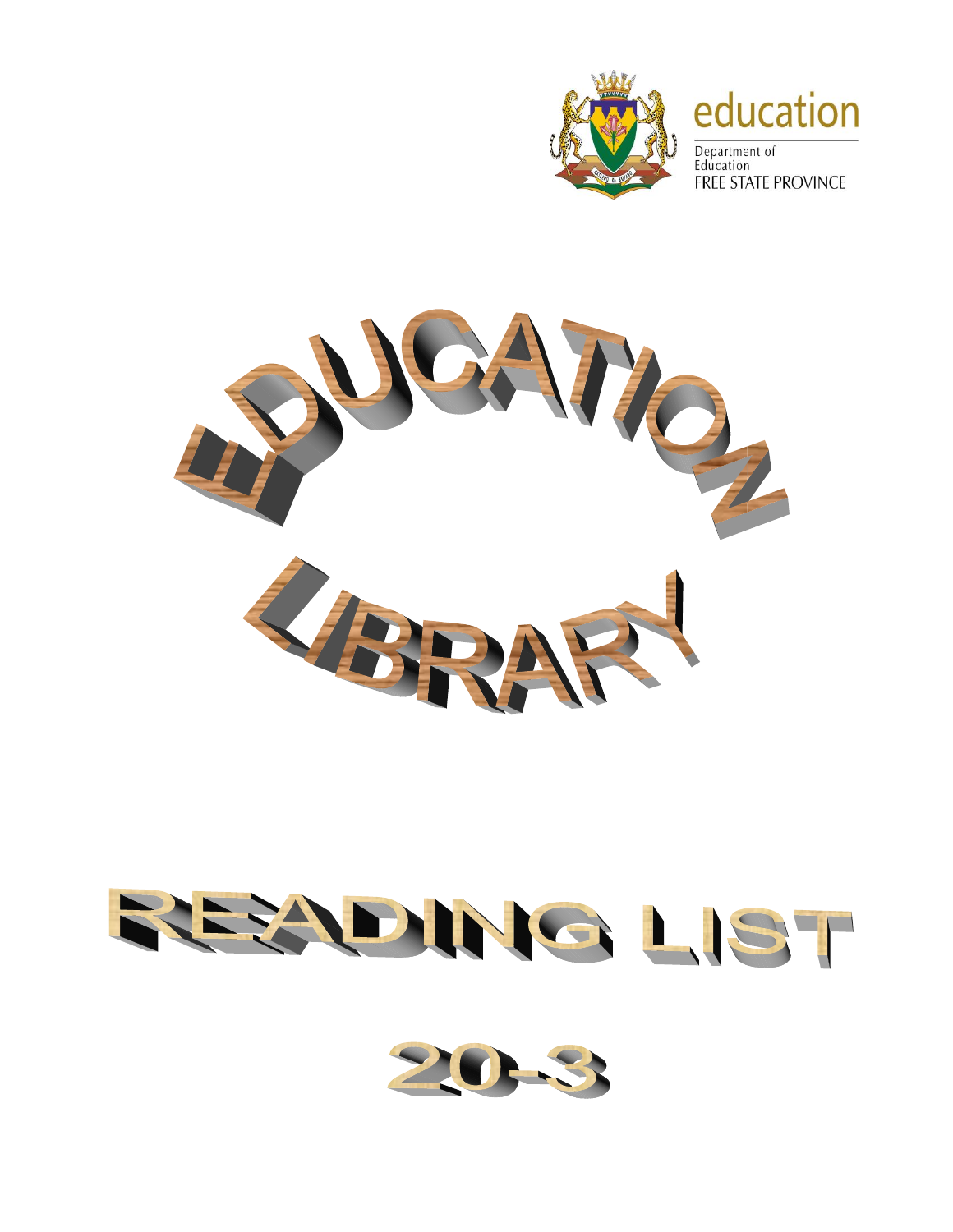## **Copies are available on request, with submission of NUMBER of LIST and ARTICLE from:**

Education Library Ground Floor, Syfrets Building

*Tel*: 051-404-8467 *Fax*: 086-615-2502 *E-mail*: [E.Mostert@fseducation.gov.za](mailto:E.Mostert@fseducation.gov.za)

| <b>ACHIEVEMENT</b> | $1/20-3$  | LISTER, C                                                                                  |
|--------------------|-----------|--------------------------------------------------------------------------------------------|
|                    |           | Effects of integrated movement programme on motor proficiency, visual-motor                |
|                    |           | integration and scholastic achievement of Grade 1 learners in Nelson Mandela Bay,          |
|                    |           | South Africa.                                                                              |
|                    |           | African Journal for Physical Activity and Health Sciences, 26(1), Mar 20, pp 41-57         |
| <b>ARTS</b>        | $2/20-3$  | NATHAN, L F                                                                                |
|                    |           | Joyful learning at scale: immersing students in the arts: adolescents tend to flourish     |
|                    |           | when their schools give them meaningful opportunities to study and create art that         |
|                    |           | matters to them.                                                                           |
|                    |           | Phi Delta Kappan, 101(8), May 20, pp 8-14                                                  |
| <b>AUTISM</b>      | $3/20-3$  | COX, SK                                                                                    |
|                    |           | Modified schema-based instruction to develop flexible mathematics problem-solving          |
|                    |           | strategies for students with Autism Spectrum Disorder.                                     |
|                    |           | Remedial and Special Education, 41(3), Jun 20, pp 139-151                                  |
| <b>BEHAVIOUR</b>   | $4/20-3$  | REYNEKE, R P                                                                               |
|                    |           | Increasing resilience, lowering risk: teachers' use of the circle of courage in the        |
|                    |           | classroom.                                                                                 |
|                    |           | Perspectives in Education, 38(1), 2020, pp 144-162                                         |
| COVID-19           | $5/20-3$  | BAKER, BD                                                                                  |
|                    |           | Weathering the storm: school funding in the COVID-19 era: as COVID-19 takes a toll         |
|                    |           | on education budgets, federal and state leaders should take specific steps to minimize     |
|                    |           | the damage done to high-poverty schools.                                                   |
|                    |           | Phi Delta Kappan, 102(1), Sep 20, pp 8-13                                                  |
|                    | $6/20-3$  | BEERE, J                                                                                   |
|                    |           | After Covid-19 we need a new paradigm for education.                                       |
|                    |           | School Leadership Today, 10(3), 20, 12 pp                                                  |
|                    | $7/20-3$  | FAGELL, PL                                                                                 |
|                    |           | Teacher wonders how to help students during coronavirus shutdown.                          |
|                    |           | Phi Delta Kappan, 101(8), May 20, pp 67-68                                                 |
|                    | $8/20-3$  | HARMS, K                                                                                   |
|                    |           | Museum visits students where they are: children's museums offer a rich collection of       |
|                    |           | onsite and online resources to tap into children's curiosity and expand their horizons: It |
|                    |           | is important to remember, however, that challenging times like those resulting from the    |
|                    |           | pandemic also provide fertile ground for the creation of unique solutions.                 |
|                    |           | Childhood Education, 96(4), Jul/Aug 20, pp 34-41                                           |
|                    | $9/20-3$  | MARSHALL, DT                                                                               |
|                    |           | How teachers experienced the COVID-19 transition to remote instruction: Teachers           |
|                    |           | share the challenges they faced when they had to quickly move classes online.              |
|                    |           | Phi Delta Kappan, 102(3), Nov 20, pp 46-50                                                 |
|                    | $10/20-3$ | RICHMOND, G                                                                                |
|                    |           | Critical need for pause in the COVID-19 era: we encourage our colleagues, regardless       |
|                    |           | of their paradigmatic stand and preferred methodology, to participate in intentional       |
|                    |           | awareness, engaged dialogues, and critical reflection; they are essential as research      |
|                    |           | efforts and should evolve alongside educational practices.                                 |
|                    |           | Journal of Teacher Education, 71(4), Sep/Oct 20, pp 376-378                                |
|                    | $11/20-3$ | <b>SHARRON, S</b>                                                                          |
| ReadList 20-3      |           | 2                                                                                          |
|                    |           |                                                                                            |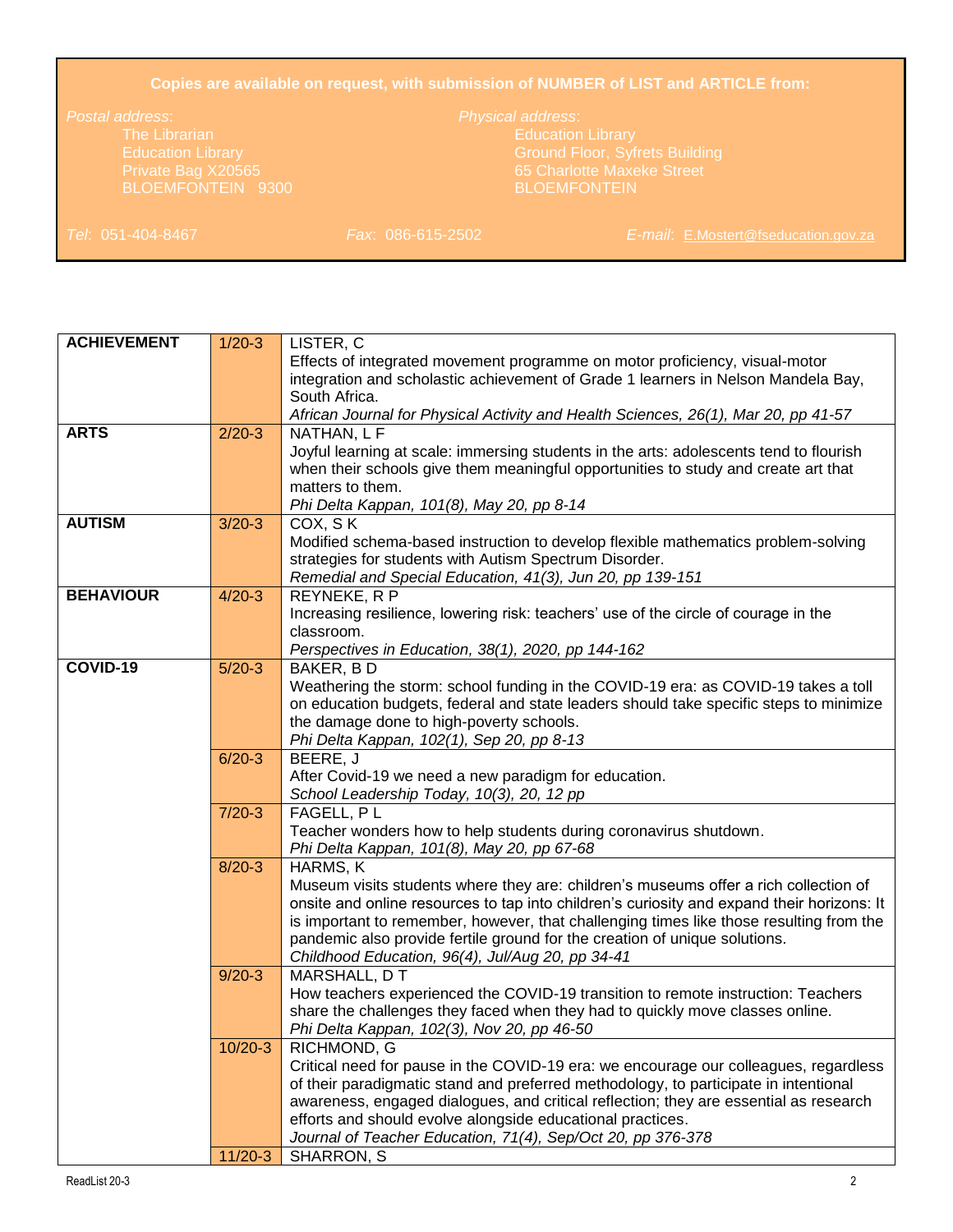|                   |           | Europe finds ending school lockdown challenging and divisive: Unesco has advised                                                                                    |
|-------------------|-----------|---------------------------------------------------------------------------------------------------------------------------------------------------------------------|
|                   |           | the UK to look to Europe for guidance on sending children back to school, But Europe                                                                                |
|                   |           | is divided and at odds over the science.                                                                                                                            |
|                   |           | School Leadership Today, 10(3), 20, 14 pp                                                                                                                           |
|                   | $12/20-3$ | SINGH, R<br>Coronavirus: impact on young people with mental health needs: this report by                                                                            |
|                   |           | YoungMinds investigates the mental health impact of the Covid-19 coronavirus on                                                                                     |
|                   |           | young people with mental health needs reveals the pressure that the crisis has put on                                                                               |
|                   |           | young people and support services.                                                                                                                                  |
|                   |           | School Leadership Today, 10(3), 20, 4 pp                                                                                                                            |
|                   | $13/20-3$ | STARR, JP                                                                                                                                                           |
|                   |           | Responding to COVID-19: short- and long-term challenges.                                                                                                            |
|                   |           | Phi Delta Kappan, 101(8), May 20, pp 60-61                                                                                                                          |
| <b>CURRICULA</b>  | $14/20-3$ | LUMADI, MW                                                                                                                                                          |
|                   |           | Fostering an equitable curriculum for all: a social cohesion lens.                                                                                                  |
| <b>DISCIPLINE</b> | $15/20-3$ | Education as Change, 24(1), 2020, 20 pp<br><b>LUMADI R I</b>                                                                                                        |
|                   |           | Turnaround learner discipline practices through epistemic social justice in schools: a                                                                              |
|                   |           | need for education authorities to introduce compulsory training and development                                                                                     |
|                   |           | programmes for aspiring teachers to be equipped with new strategies to deal with                                                                                    |
|                   |           | learner discipline through a social justice approach.                                                                                                               |
|                   |           | Education as Change, 24(1), 2020, 21 pp                                                                                                                             |
| <b>DYSLEXIA</b>   | $16/20-3$ | JOHNSTON, V                                                                                                                                                         |
|                   |           | Dyslexia: what reading teachers need to know.                                                                                                                       |
|                   |           | Reading Teacher, 73(3), Nov/Dec 19, pp 339-346                                                                                                                      |
| <b>ECD</b>        | $17/20-3$ | CAROLUS, SE                                                                                                                                                         |
|                   |           | Emergent literacy and language support for ECD children from underserved<br>communities in Gauteng, South Africa: a collaborative approach.                         |
|                   |           | Per Linguam, 35(2), Aug 19, pp 39-57                                                                                                                                |
| <b>ETHICS</b>     | 18/20-3   | SHAPIRA-LISHCHINSKY, O                                                                                                                                              |
|                   |           | Multinational study of teachers' codes of ethics: attitudes of educational leaders.                                                                                 |
|                   |           | NASSP Bulletin, 104(1), Mar 20, pp 5-19                                                                                                                             |
| <b>GENDER</b>     | 19/20-3   | RAMPARSAD, N                                                                                                                                                        |
|                   |           | Gender equality at work: South Africa's shake up.                                                                                                                   |
|                   |           | Human Capital Review, Mar-Apr 20, 2pp                                                                                                                               |
| <b>HUMAN</b>      | $20/20-3$ | FELGATE, Y R                                                                                                                                                        |
| <b>RESOURCES</b>  |           | Human resource management moral competencies: if Human Resource Management<br>(HRM) has a positive role in providing direction for the permissible use of people in |
|                   |           | organisations, then such a role inevitably creates a number of ethical tensions: the                                                                                |
|                   |           | HRM practitioner often encounters situations, where they require moral expertise to                                                                                 |
|                   |           | make decisions that are ethical.                                                                                                                                    |
|                   |           | SA Journal of Human Resource Management, 18(1), Jan 20, pp 1-8                                                                                                      |
| <b>ICT</b>        | $21/20-3$ | SKHEPHE, M                                                                                                                                                          |
|                   |           | Accounting teachers' readiness for e-learning in the fourth industrial revolution: a case                                                                           |
|                   |           | of selected high schools in the Eastern Cape, South Africa.                                                                                                         |
|                   |           | Perspectives in Education, 38(1), 2020, pp 43-57                                                                                                                    |
| <b>LANGUAGES</b>  | $22/20-3$ | <b>GARCIA, G E</b>                                                                                                                                                  |
|                   |           | Cognate instruction and bilingual students' improved literacy performance:                                                                                          |
|                   |           | how can teachers teach cognates to bilingual students so they use cognates                                                                                          |
|                   |           | to improve their English reading, spelling, and writing?                                                                                                            |
|                   |           | Reading Teacher, 73(5), Mar/Apr 20, pp 617-625                                                                                                                      |
|                   | 23/20-3   | HRUBY, G G<br>Language's vanishing act in early literacy education: the marginalization of language                                                                 |
|                   |           | development in the early grades language arts curriculum could prove disastrous for                                                                                 |
|                   |           | our children.                                                                                                                                                       |
|                   |           | Phi Delta Kappan, 101(5), Feb 20, pp 19-24                                                                                                                          |
|                   | $24/20-3$ | SCHMIDT, KJ                                                                                                                                                         |
|                   |           | Simple English Wikipedia: free resources for beginner to intermediate levels: SEW is a                                                                              |
|                   |           | language option on Wikipedia, a free online encyclopedia, created for children and                                                                                  |
|                   |           | adults learning English.                                                                                                                                            |
|                   |           | English Teaching Forum, 58(2), 20, pp 14-21                                                                                                                         |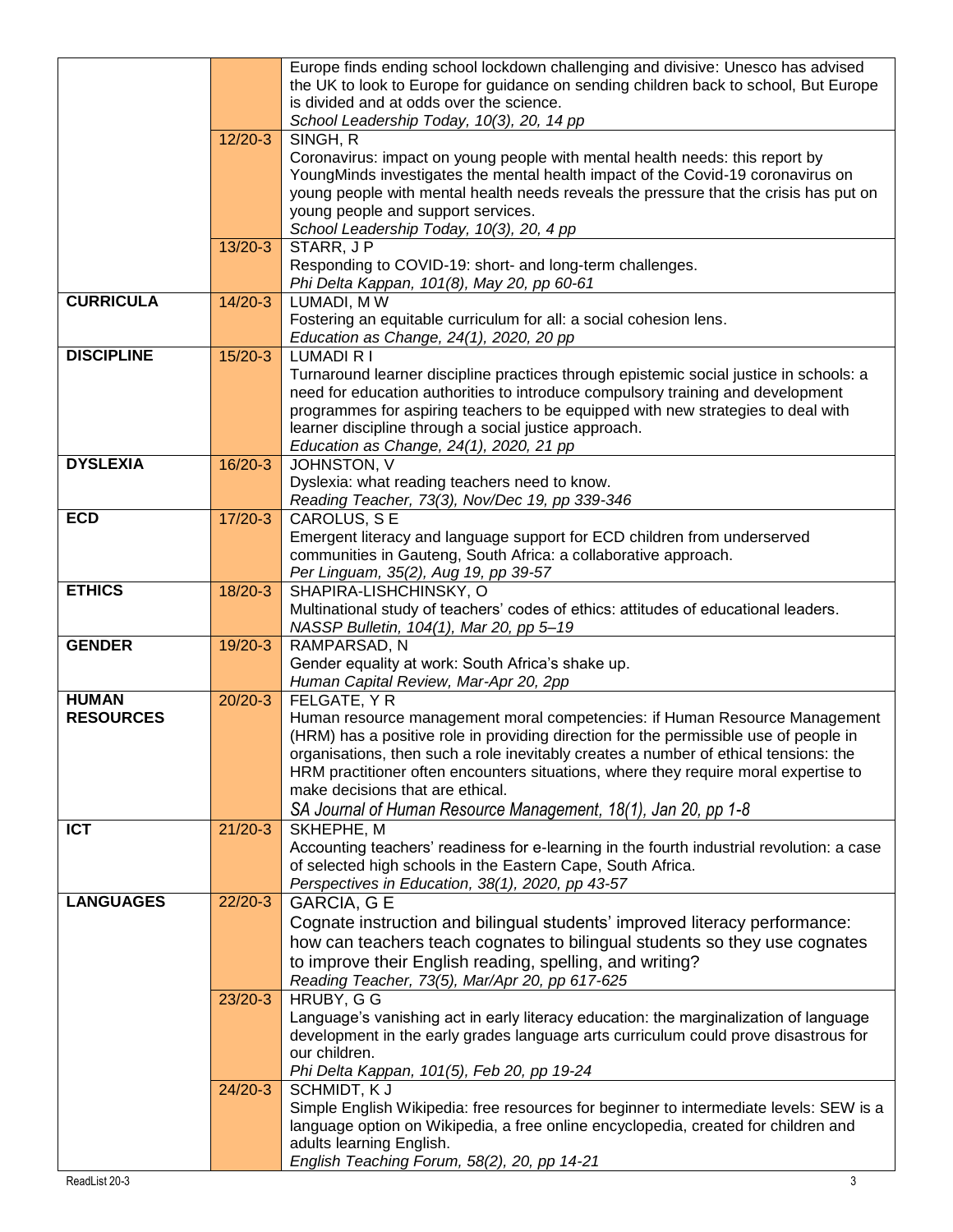|                     | $25/20-3$ | TEANE, F                                                                                   |
|---------------------|-----------|--------------------------------------------------------------------------------------------|
|                     |           | Language of learning and teaching as a barrier to effective implementation of CAPS:        |
|                     |           | narratives of grade 10 Life Sciences teachers in the North West Province.                  |
|                     |           | Per Linguam, 35(3), Nov 19, pp 92-105                                                      |
|                     | $26/20-3$ | ZANO, K                                                                                    |
|                     |           | Relationship between vocabulary knowledge and reading comprehension of South               |
|                     |           | African EFAL high school learners [Fezile Dabi District].                                  |
|                     |           | Per Linguam, 35(3), Nov 19, pp 16-28                                                       |
| <b>LANGUAGES</b>    | $27/20-3$ | NGOBENI, W P                                                                               |
| (Sign)              |           | Effect of limited sign language as barrier to teaching and learning among deaf learners    |
|                     |           | in South Africa.                                                                           |
|                     |           | S A Journal of Education, 40(2), May 20, 7pp                                               |
| <b>LEARNERS</b>     | $28/20-3$ | FADIJI, AW                                                                                 |
|                     |           | Learners' educational aspirations in South Africa: the role of the home and the school.    |
|                     |           | S A Journal of Education, 40(2), May 20, 13pp                                              |
| <b>LITERACY</b>     | 29/20-3   | SIMONE, J                                                                                  |
|                     |           | Better together on behalf of our children: when schools and families partner around        |
|                     |           | authentic literacy experiences, children are empowered to see themselves as capable        |
|                     |           | readers and writers.                                                                       |
|                     |           | Reading Teacher, 73(3), Nov/Dec 19, pp 281-289                                             |
| <b>LITERACY</b>     | $30/20-3$ | DRIESSENS, S                                                                               |
| (Critical)          |           | Rewriting the wor(I)d: quick writes as a space for critical literacy: quick writes offer   |
|                     |           | students opportunities to explore and interrogate social justice issues in safe, low-risk, |
|                     |           | familiar contexts.                                                                         |
|                     |           | Reading Teacher, 73(4), Jan/Feb 20, pp 415-426                                             |
| <b>LITERACY</b>     | $31/20-3$ | GRYSKO, R A                                                                                |
| (Subjects)          |           | Supporting disciplinary literacy and science learning in gr 3-5: find out how to use       |
|                     |           | instructional tools that can prepare intermediate-grade students meeting the academic      |
|                     |           | and literacy demands of science.                                                           |
|                     |           | Reading Teacher, 73(4), Jan/Feb 20, pp 485-499                                             |
| <b>MATHEMATICS</b>  | $32/20-3$ | GRANDI, C                                                                                  |
|                     |           | Using art to teach mathematics.<br>Mathematics in School, 49(3), May 20, pp 2-7            |
|                     | $33/20-3$ | MADOSI, T                                                                                  |
|                     |           | Values learners consider as important in the learning of mathematics                       |
|                     |           | Perspectives in Education, 38(1), 2020, pp 181-196                                         |
|                     |           | PADULA, J                                                                                  |
|                     |           |                                                                                            |
|                     | $34/20-3$ |                                                                                            |
|                     |           | How to make mathematics live: suggestions for engaging students in mathematics             |
|                     |           | learning through intrinsic and instrumental motivation, integrating the arts and           |
|                     |           | technology.                                                                                |
|                     | $35/20-3$ | Mathematics in School, 49(1), Jan 20, pp 3-5<br>WELSH, S                                   |
|                     |           | Thinking about learning mathematics.                                                       |
|                     |           | Mathematics in School, 49(2), Mar 20, pp 16-23                                             |
|                     | $36/20-3$ | <b>WINTERS, S</b>                                                                          |
|                     |           | The thinking classroom: an exciting transformation for math instruction.                   |
|                     |           | Childhood Education, 96(4), Jul/Aug 20, pp 50-53                                           |
| <b>PEERS</b>        | $37/20-3$ | MOOLMAN, B                                                                                 |
|                     |           | School climate, an enabling factor in an effective peer education environment: lessons     |
|                     |           | from schools in South Africa.                                                              |
|                     |           | SA Journal of Education, 40(1), Feb 20, 10pp                                               |
| <b>PLAY</b>         | 38/20-3   | <b>ESSAME C</b>                                                                            |
|                     |           | Developmental play: a new approach to understanding how all children learn through         |
|                     |           | play: play is widely acknowledged as being critical for children's development, yet        |
|                     |           | opportunities for play are becoming more scarce for many children.                         |
|                     |           | Childhood Education, 96(1), Jan/Feb 20, pp 14-23                                           |
| <b>PROFESSIONAL</b> | $39/20-3$ | $HILL$ , HC                                                                                |
| <b>DEVELOPMENT</b>  |           | Professional development that improves STEM outcomes: a meta-analysis attempts to          |
|                     |           | discover what kinds of teacher learning are most likely to improve students'               |
|                     |           | performance in STEM disciplines.<br>Phi Delta Kappan, 101(5), Feb 20, pp 50-56             |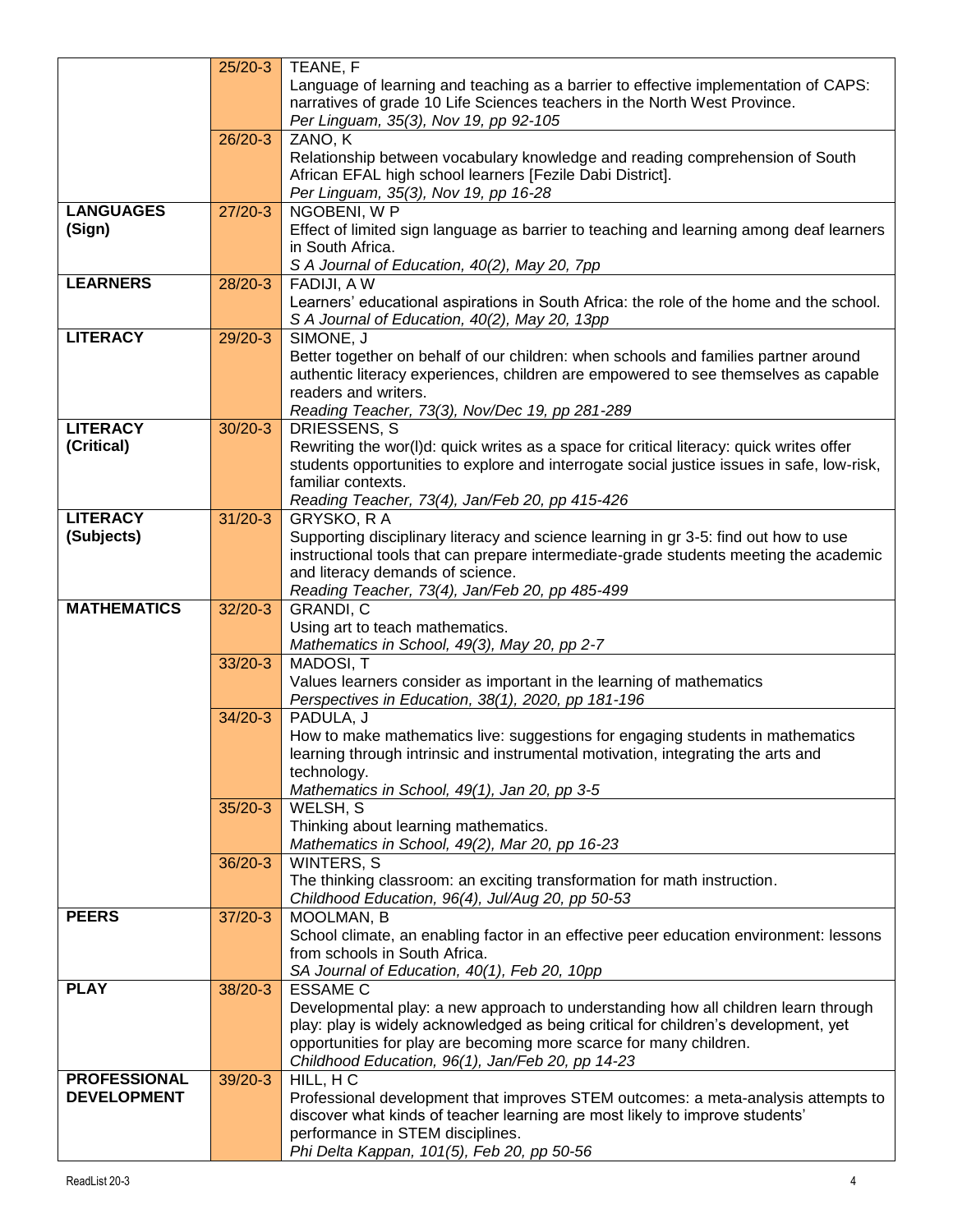|                     | $40/20-3$ | OKEKE, CC                                                                              |
|---------------------|-----------|----------------------------------------------------------------------------------------|
|                     |           | Learning from professional conversation: a conversation analysis study: analyses       |
|                     |           | conversation around classroom discipline to establish how teachers learn through       |
|                     |           | professional conversation.                                                             |
|                     |           | SA Journal of Education, 40(1), Feb 20, 10p                                            |
|                     | $41/20-3$ | PENUEL, WR                                                                             |
|                     |           | Creating a system of professional learning that meets teachers' needs: a teacher       |
|                     |           | survey helps science educators set a direction for state-wide professional learning.   |
|                     |           | Phi Delta Kappan, 101(8), May 20, pp 37-41                                             |
| <b>PROFESSIONAL</b> | $42/20-3$ | FELDMAN, J                                                                             |
| <b>LEARNING</b>     |           | Role of professional learning communities to support teacher development: a social     |
| <b>COMMITTEES</b>   |           | practice theory perspective.                                                           |
|                     |           | SA Journal of Education, 40(1), Feb 20, 8p                                             |
| <b>PROJECTS</b>     | 43/20-3   | <b>SERC</b>                                                                            |
|                     |           | Project-based learning is finally breaking through: South Eastern Regional College has |
|                     |           | shifted to a project-based learning educational model and have seen amazing results    |
|                     |           | from their students.                                                                   |
|                     |           | School Leadership Today, 10(2), 20, 6 pp                                               |
| <b>READING</b>      | 44/20-3   | STEINKE, K                                                                             |
| (Foundation         |           | Securing the fort: capturing reading pedagogy in the Foundation Phase.                 |
| Phase)              |           | Per Linguam, 35(3), Nov 19, pp 29-58                                                   |
| <b>READING</b>      | $45/20-3$ | ERICKSON, JD                                                                           |
| (Motivation)        |           | Harnessing the power of young readers' perceptions to support motivation: young        |
|                     |           | readers can communicate their motivations for doing reading in an intervention         |
|                     |           | program and offer ideas about how the program might be modified to be more             |
|                     |           | motivating.                                                                            |
|                     |           | Reading Teacher, 73(6), May/Jun 20, pp 777-787                                         |
| <b>SCHOOL</b>       | 46/20-3   | LANCE, KC                                                                              |
| <b>LIBRARIES</b>    |           | Linking librarians, inquiry learning, and information literacy? To thrive, school wide |
|                     |           | inquiry learning programs need support from librarians.                                |
|                     |           | Phi Delta Kappan, 101(7), Apr 20, pp 47-51                                             |
| <b>SCHOOL</b>       | 47/20-3   | DEBENHAM, J                                                                            |
| <b>PRINCIPALS</b>   |           | Ten steps to building a cohesive workplace culture: so what can school leaders do to   |
|                     |           | help promote a healthy work-life balance?                                              |
|                     |           | School Leadership Today, 10(1), 2020, 3 pp                                             |
|                     | 48/20-3   | <b>KOMITI, M</b>                                                                       |
|                     |           | Career development of women principals in Lesotho: Influences, opportunities and       |
|                     |           | challenges.                                                                            |
|                     |           | Journal of Education, Issue 79, 20, pp 95-114                                          |
|                     | 49/20-3   | SEPURU, M G                                                                            |
|                     |           | Perspectives of beginner principals on their new roles in school leadership and        |
|                     |           | management: a South African case study.                                                |
|                     |           | S A Journal of Education, 40(2), May 20, 11pp                                          |
| <b>SCHOOLS</b>      | $50/20-3$ | DAMONS, B                                                                              |
|                     |           | Reimagining community schools as beacons of hope and possibility in the South          |
|                     |           | African context: failure of the present education schooling system to address the      |
|                     |           | needs of the majority of local communities requires a reimagining of the concept and   |
|                     |           | function of schools.                                                                   |
|                     |           | Education as Change, 24(1), 2020, 27 pp                                                |
| <b>SCHOOLS</b>      | $51/20-3$ | KIRORI, M                                                                              |
| (effective)         |           | Not a panacea, but vital for improvement? Leadership development programmes in         |
|                     |           | South African schools.                                                                 |
|                     |           | SA Journal of Education, 40(1), Feb 20, 11p                                            |
| <b>SCHOOLS</b>      | $52/20-3$ | JONES, J                                                                               |
| (Facilities)        |           | Innovations in learning: design enhances engagement.                                   |
|                     |           | Childhood Education, 96(1), Jan/Feb 20, pp 58-61                                       |
| <b>SCHOOLS</b>      | $53/20-3$ | NHLAPO, V A                                                                            |
| (Facilities)        |           | Leadership role of the principal in fostering sustainable maintenance of school        |
|                     |           | facilities.                                                                            |
|                     |           | S A Journal of Education, 40(2), May 20, 9pp                                           |
| <b>SCHOOLS</b>      | $54/20-3$ | HOPKINS, D                                                                             |